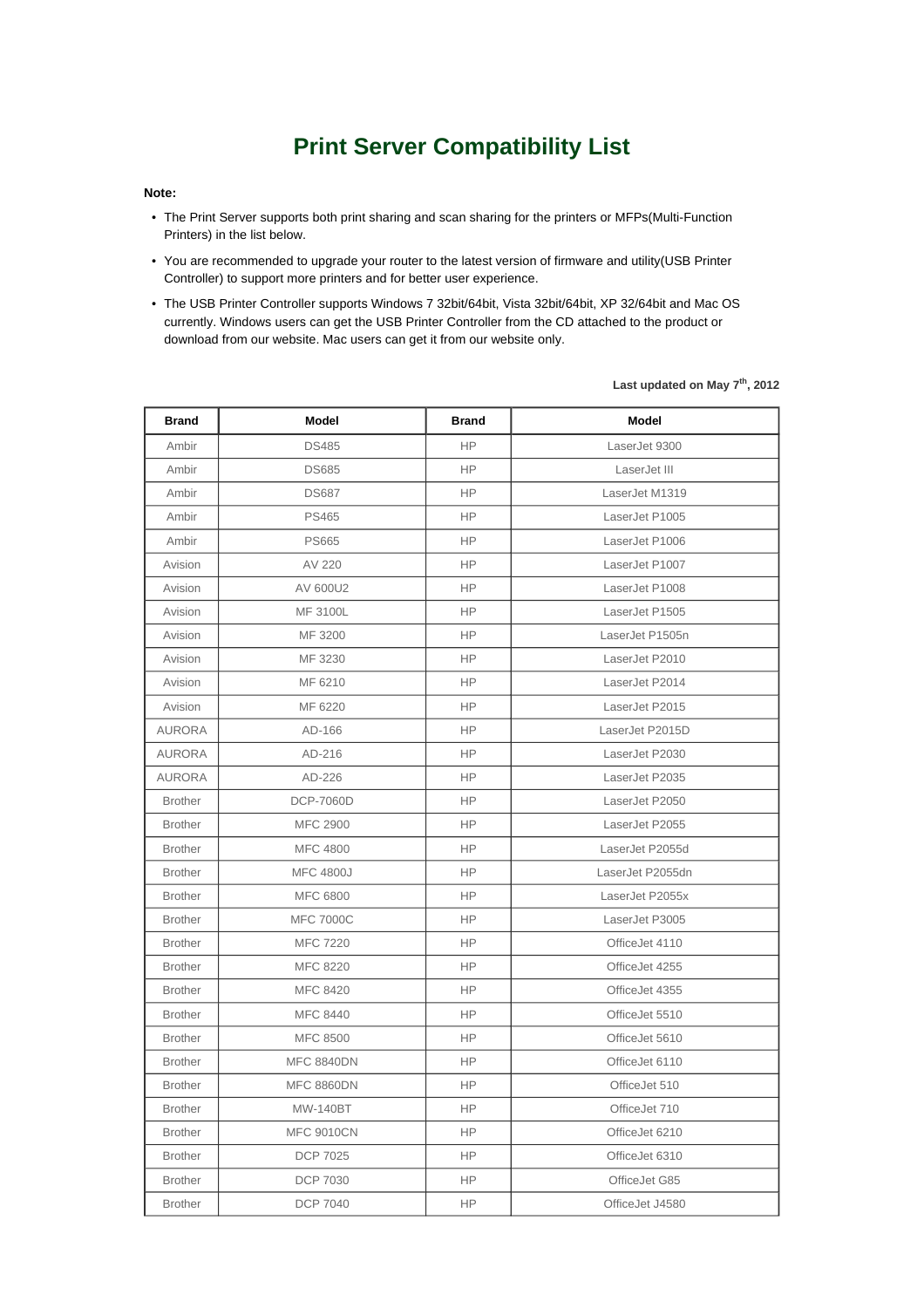| <b>Brand</b>   | Model             | <b>Brand</b> | <b>Model</b>        |
|----------------|-------------------|--------------|---------------------|
| <b>Brother</b> | <b>FAX-2820</b>   | <b>HP</b>    | OfficeJet J5780     |
| <b>Brother</b> | <b>MFC 7010</b>   | <b>HP</b>    | OfficeJet J5788     |
| <b>Brother</b> | MFC-7340          | HP           | OfficeJet K850      |
| <b>Brother</b> | <b>MFC 7420</b>   | <b>HP</b>    | OfficeJet K8600     |
| <b>Brother</b> | <b>MFC 7430</b>   | <b>HP</b>    | OfficeJet L7380     |
| <b>Brother</b> | <b>MFC 8600</b>   | <b>HP</b>    | OfficeJet V40       |
| <b>Brother</b> | <b>MFC-J220</b>   | HP           | OfficeJet L7580     |
| <b>Brother</b> | HL-2040           | <b>HP</b>    | OfficeJet 4110      |
| <b>Brother</b> | HL-2140           | HP           | OfficeJet 4355      |
| Canon          | <b>BJC-1000SP</b> | <b>HP</b>    | OfficeJet 5510      |
| Canon          | <b>BJC-2000SP</b> | <b>HP</b>    | OfficeJet 5608      |
| Canon          | <b>BJC-255SP</b>  | <b>HP</b>    | OfficeJet 5610      |
| Canon          | <b>BJC-330</b>    | HP           | OfficeJet 6110      |
| Canon          | <b>BJC-400</b>    | HP           | OfficeJet 6210      |
| Canon          | <b>BJC-4100</b>   | HP           | OfficeJet 6310      |
| Canon          | <b>BJC-4300</b>   | HP           | OfficeJet Pro K5300 |
| Canon          | <b>BJC-4500</b>   | <b>HP</b>    | OfficeJet Pro K850  |
| Canon          | <b>BJC-4550</b>   | <b>HP</b>    | OfficeJet Pro K8600 |
| Canon          | <b>BJC-5000</b>   | <b>HP</b>    | Photosmart 130      |
| Canon          | <b>BJC-5100</b>   | HP           | Photosmart 148      |
| Canon          | <b>BJC-55</b>     | <b>HP</b>    | Photosmart 240      |
| Canon          | <b>BJC-5500</b>   | HP           | Photosmart 245      |
| Canon          | <b>BJC-5500T</b>  | <b>HP</b>    | Photosmart 325      |
| Canon          | <b>BJC-600</b>    | <b>HP</b>    | Photosmart 375      |
| Canon          | <b>BJC-6000</b>   | <b>HP</b>    | Photosmart 1200     |
| Canon          | <b>BJC-610</b>    | HP           | Photosmart 2608     |
| Canon          | <b>BJC-620</b>    | HP           | Photosmart 2610     |
| Canon          | <b>BJC-6200</b>   | <b>HP</b>    | Photosmart 2710     |
| Canon          | <b>BJC-6500</b>   | HP           | Photosmart 3110     |
| Canon          | <b>BJC-700</b>    | <b>HP</b>    | Photosmart 7150     |
| Canon          | <b>BJC-8200</b>   | HP           | Photosmart 7155     |
| Canon          | <b>BJC-85</b>     | HP           | Photosmart 7260     |
| Canon          | <b>BJC-S6300</b>  | HP.          | Photosmart 7268     |
| Canon          | $E-100$           | <b>HP</b>    | Photosmart 7550     |
| Canon          | $E-200$           | HP           | Photosmart 7660     |
| Canon          | FaX L-350         | HP           | Photosmart 7960     |
| Canon          | $I-850$           | <b>HP</b>    | Photosmart C3180    |
| Canon          | $I-950$           | HP.          | Photosmart C3310    |
| Canon          | iC MF3110         | HP.          | Photosmart C4180    |
| Canon          | iC MF3200         | HP.          | Photosmart C4280    |
| Canon          | iC MF4320         | HP           | Photosmart C4385    |
| Canon          | iC MF4350         | HP           | Photosmart C4480    |
| Canon          | iC MF4350D        | HP           | Photosmart C5180    |
| Canon          | <b>iC MF120</b>   | HP.          | Photosmart C5280    |
| Canon          | imageCLASS D383   | <b>HP</b>    | Photosmart C7180    |
| Canon          | <b>IR 1600N</b>   | HP.          | Photosmart D5160    |
| Canon          | IR 2318L          | HP           | Photosmart D5360    |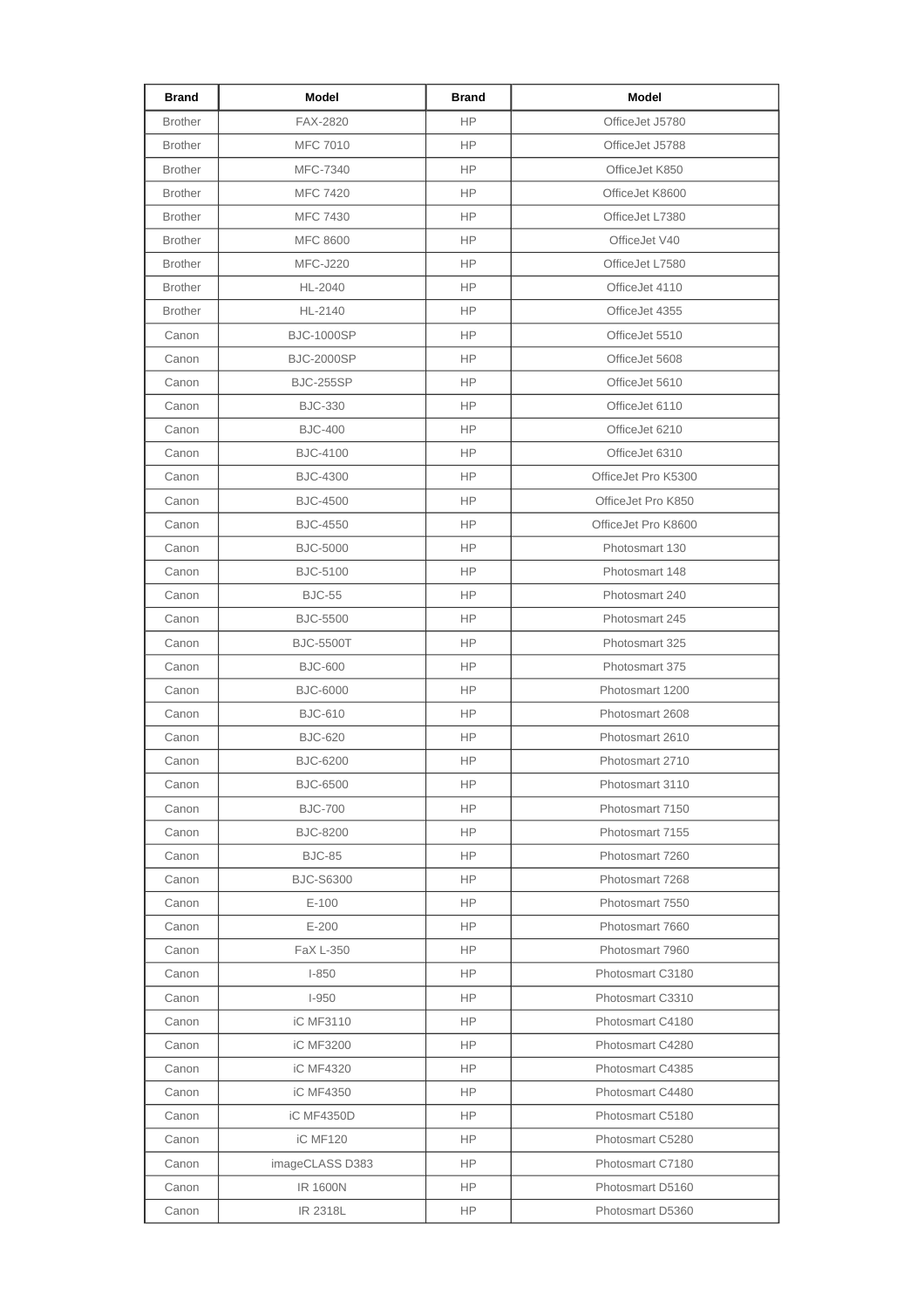| Brand | Model            | <b>Brand</b> | Model                    |
|-------|------------------|--------------|--------------------------|
| Canon | LBP-810          | <b>HP</b>    | Photosmart D5460         |
| Canon | LBP-1120         | <b>HP</b>    | Photosmart Premium C309g |
| Canon | LBP-1210         | HP.          | Photosmart Premium C310a |
| Canon | LBP-1310         | <b>HP</b>    | Photosmart Plus B210a    |
| Canon | LBP-2000         | HP.          | <b>PSC 750</b>           |
| Canon | LBP-2050         | <b>HP</b>    | <b>PSC 950</b>           |
| Canon | LBP-2300         | HP           | PSC 1210                 |
| Canon | LBP-2410         | HP.          | <b>PSC 1218</b>          |
| Canon | LBP-2710         | HP.          | PSC 1315                 |
| Canon | LBP-2900         | HP.          | <b>PSC 1350</b>          |
| Canon | LBP-3000         | HP.          | <b>PSC 1410</b>          |
| Canon | LBP-3010         | HP.          | <b>PSC 1510</b>          |
| Canon | LBP-3018         | <b>HP</b>    | <b>PSC 1610</b>          |
| Canon | LBP-3050         | HP.          | <b>PSC 1650</b>          |
| Canon | LBP-3108         | HP.          | <b>PSC 2210</b>          |
| Canon | LBP-3200         | HP.          | <b>PSC 2300</b>          |
| Canon | LBP-3300         | <b>HP</b>    | PSC 2310                 |
| Canon | LBP-3500         | HP           | <b>PSC 2355</b>          |
| Canon | LBP-5000         | HP           | <b>PSC 240</b>           |
| Canon | LBP-5050         | HP.          | <b>PSC 2410</b>          |
| Canon | LBP-5500         | <b>HP</b>    | <b>PSC 2510</b>          |
| Canon | LBP-350          | HP.          | <b>PSC 750</b>           |
| Canon | LBP-430W         | HP.          | <b>PSC 950</b>           |
| Canon | LBP-470          | <b>HP</b>    | Visualizec 3700          |
| Canon | LBP-660          | <b>HP</b>    | ScanJet 4370             |
| Canon | LBP-720          | <b>HP</b>    | ScanJet 4850             |
| Canon | LBP-740          | HP.          | ScanJet 5590             |
| Canon | LBP-800          | <b>HP</b>    | ScanJet 6300C            |
| Canon | LBP-810          | Konica       | 1600W                    |
| Canon | LBP-840          | Konica       | bizhub 162               |
| Canon | <b>LBP-880</b>   | Konica       | bizhub 163               |
| Canon | LBP-910          | Konica       | bizhub 210               |
| Canon | LBP-S400SP       | Konica       | bizhub 211               |
| Canon | PIXMA iP1000     | Konica       | bizhub 220               |
| Canon | PIXMA iP1880     | Konica       | bizhub 7521              |
| Canon | PIXMA iP3000     | Konica       | bizhub 7616              |
| Canon | PIXMA iP4000     | Konica       | CF 1501/2001/2001P       |
| Canon | PIXMA iP4680     | Konica       | CF 2002/3102             |
| Canon | PIXMA iX4000     | Konica       | Color PagePro            |
| Canon | PIXMA iX5000     | Konica       | Di 151/152               |
| Canon | PIXMA MP110      | Konica       | Di 183                   |
| Canon | PIXMA MP150      | Konica       | Di 200/Di 250/Di 251     |
| Canon | PIXMA MP170      | Konica       | Di 350/Di 351            |
| Canon | PIXMA MP600      | Konica       | Di 2010/2010f            |
| Canon | <b>PIXUS 850</b> | Konica       | Di 2510                  |
| Canon | S-100SP          | Konica       | Di 3010                  |
| Canon | S-200SP          | Konica       | Di 3510/3510f            |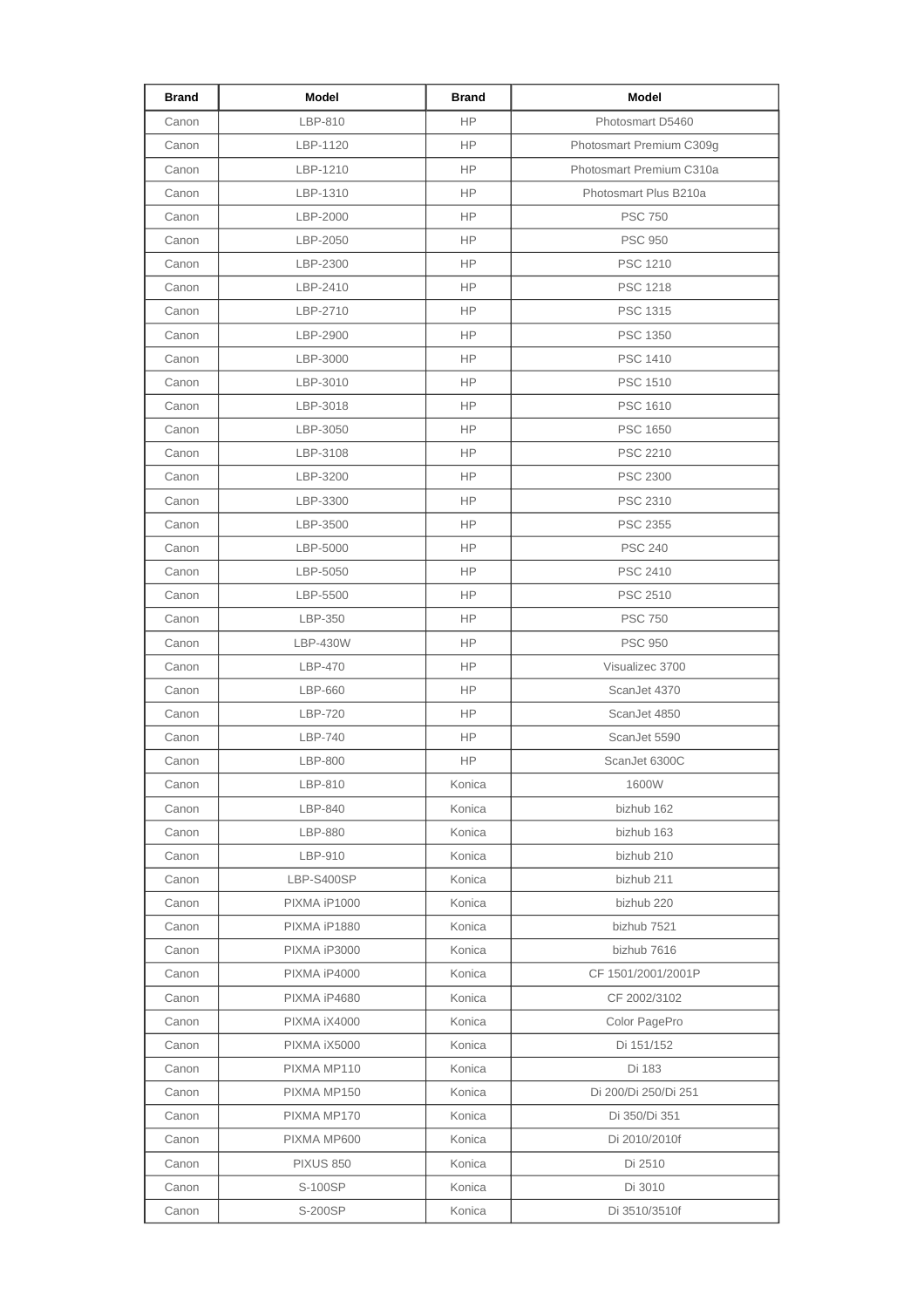| Brand | Model         | <b>Brand</b> | Model                    |
|-------|---------------|--------------|--------------------------|
| Canon | S-300         | Konica       | Di 450                   |
| Canon | S-330         | Konica       | Di 470                   |
| Canon | S-400         | Konica       | Di 520                   |
| Canon | S-400SP       | Konica       | Di 550                   |
| Canon | S-450         | Konica       | Di 551                   |
| Canon | S-520         | Konica       | Di 620                   |
| Canon | S-600         | Konica       | Di 650                   |
| Canon | S-6300        | Konica       | Di 750                   |
| Canon | S-750         | Konica       | Di 850                   |
| Canon | iP90v         | Konica       | Dialta Di250f            |
| Canon | iP1600        | Konica       | Konica Minolta 7115      |
| Canon | iP1000        | Konica       | Konica Minolta 7118      |
| Canon | iP1180        | Konica       | Konica Minolta 7022      |
| Canon | iP1200        | Konica       | Konica Minolta 7130      |
| Canon | iP1880        | Konica       | Konica Minolta 7135      |
| Canon | iP2780        | Konica       | Konica Minolta 7216      |
| Canon | iP3000        | Konica       | Konica Minolta 7222      |
| Canon | iP3500        | Konica       | Konica Minolta 7228      |
| Canon | iP4200        | Konica       | Konica Minolta 7235      |
| Canon | iP4500        | Konica       | Konica Minolta 7145      |
| Canon | iP4680        | Konica       | Konica Minolta 7155      |
| Canon | iR1022        | Konica       | Konica Minolta 7165/DP65 |
| Canon | iR1022F       | Konica       | Konica Minolta 7255      |
| Canon | iX4000        | Konica       | Konica Minolta 7272      |
| Canon | Mf-3220       | Konica       | Konica Minolta 7075/DP75 |
| Canon | Mf-4010       | Konica       | Konica Minolta 7085/DP85 |
| Canon | MF4150        | Konica       | Konica Minolta 7516/7616 |
| Canon | MF4350d       | Konica       | Bizhub 160f              |
| Canon | MF5770        | Konica       | Bizhub 162               |
| Canon | <b>MFP259</b> | Konica       | Bizhub 210               |
| Canon | MP110         | Konica       | Magicolor 2200           |
| Canon | MP145         | Konica       | Magicolor 2200N/GN/EN/DP |
| Canon | MP150         | Konica       | Magicolor 2300W          |
| Canon | MP180         | Konica       | Magicolor 2350           |
| Canon | MP450         | Konica       | Magicolor 2350EN         |
| Canon | MP496         | Konica       | Magicolor 2400W          |
| Canon | MP520         | Konica       | Magicolor 2430DL         |
| Canon | MP568         | Konica       | Magicolor 2450           |
| Canon | <b>MP780</b>  | Konica       | Magicolor 2490MF         |
| Canon | MP830         | Konica       | Magicolor 2500W          |
| Canon | MX308         | Konica       | Magicolor 3100DN         |
| Canon | MX310         | Konica       | Magicolor 3300EN/DN      |
| Canon | MX328         | Konica       | Magicolor 5430DL         |
| Canon | MX357         | Konica       | Magicolor 5450           |
| Canon | <b>MX700</b>  | Konica       | Magicolor 6100N/GN/EN/DP |
| Canon | S600          | Konica       | Magicolor 7300           |
| Dell  | 720           | Konica       | PagePro 6                |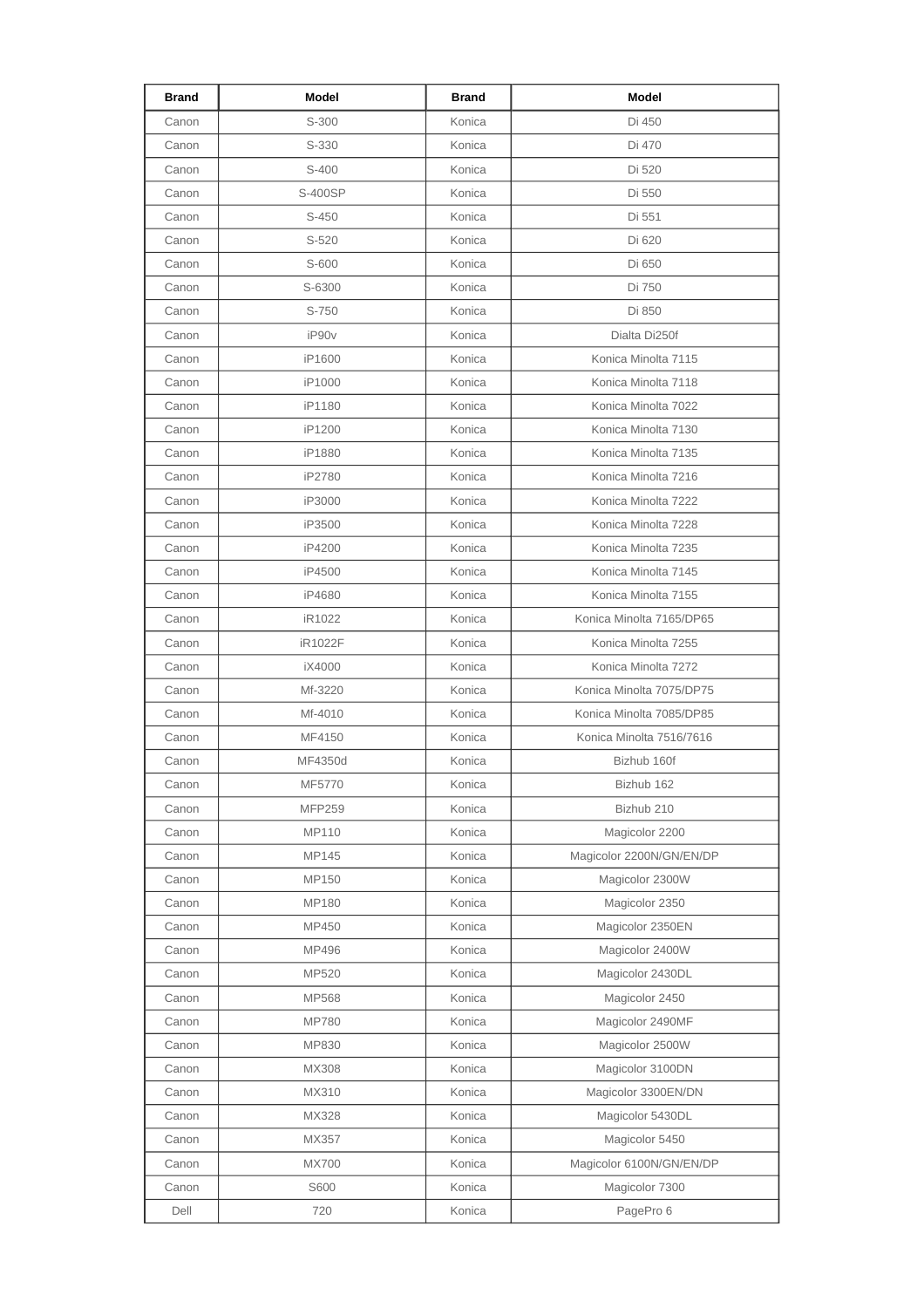| <b>Brand</b> | Model                  | <b>Brand</b> | Model            |
|--------------|------------------------|--------------|------------------|
| Dell         | 926                    | Konica       | PagePro 6 ex     |
| Dell         | 966                    | Konica       | PagePro 8        |
| Dell         | 1100                   | Konica       | PagePro 8e       |
| Dell         | V305                   | Konica       | PagePro 12       |
| Dymo         | LabelWriter 400 Turbo  | Konica       | PagePro 20       |
| Dymo         | LabelWriter DUO        | Konica       | PagePro 300W     |
| Dymo         | LabelWriter Twin Turbo | Konica       | PagePro 1350E    |
| Epson        | AcuLaser C1000         | Konica       | PagePro 1350W    |
| Epson        | AcuLaser C1100         | Konica       | PagePro 1380W    |
| Epson        | AcuLaser C1900         | Konica       | PagePro 4100E/GN |
| Epson        | AcuLaser C2000         | Konica       | PagePro 9100N    |
| Epson        | AcuLaser C4000         | Konica       | PagePro 1250E    |
| Epson        | AcuLaser C4100         | Konica       | PagePro 1300W    |
| Epson        | AcuLaser C7000         | Konica       | PagePro 9100     |
| Epson        | AcuLaser C8500         | Kyocera      | FS 1030D         |
| Epson        | AcuLaser C8600         | Kyocera      | <b>FS 2000D</b>  |
| Epson        | AcuLaser C900          | Kyocera      | FS 6020          |
| Epson        | DLQ-3500K+             | Kyocera      | KM1635           |
| Epson        | EPL-1220               | Kyocera      | <b>KM180</b>     |
| Epson        | EPL-2020               | Lexmark      | 4039             |
| Epson        | EPL-2180               | Lexmark      | 4039 10R         |
| Epson        | EPL-2500               | Lexmark      | 5700             |
| Epson        | EPL-5200               | Lexmark      | C510             |
| Epson        | EPL-5500               | Lexmark      | C720             |
| Epson        | EPL-5700L              | Lexmark      | C750             |
| Epson        | EPL-5701               | Lexmark      | C752             |
| Epson        | EPL-5800L              | Lexmark      | C760             |
| Epson        | EPL-5800               | Lexmark      | C762             |
| Epson        | EPL-5900L              | Lexmark      | C910             |
| Epson        | EPL-5900               | Lexmark      | C912             |
| Epson        | EPL-6100L              | Lexmark      | ColorJet 2050    |
| Epson        | EPL-6100               | Lexmark      | E210             |
| Epson        | EPL-6200L              | Lexmark      | E220             |
| Epson        | EPL-6200               | Lexmark      | E230             |
| Epson        | <b>EPL C8000</b>       | Lexmark      | E232             |
| Epson        | <b>EPL C8200</b>       | Lexmark      | E321             |
| Epson        | <b>EPL N1210</b>       | Lexmark      | E322             |
| Epson        | <b>EPL N1220</b>       | Lexmark      | E323n            |
| Epson        | <b>EPL N1610</b>       | Lexmark      | E330             |
| Epson        | <b>EPL N2000K</b>      | Lexmark      | E332n            |
| Epson        | <b>EPL N2000</b>       | Lexmark      | Optra C710       |
| Epson        | <b>EPL N2120</b>       | Lexmark      | Optra Color 45   |
| Epson        | <b>EPL N2500N</b>      | Lexmark      | Optra E          |
| Epson        | <b>EPL N2500</b>       | Lexmark      | Optra E+         |
| Epson        | <b>EPL N4000</b>       | Lexmark      | Optra E230       |
| Epson        | LQ 100                 | Lexmark      | Optra E310       |
| Epson        | LQ 1000C               | Lexmark      | Optra E312L      |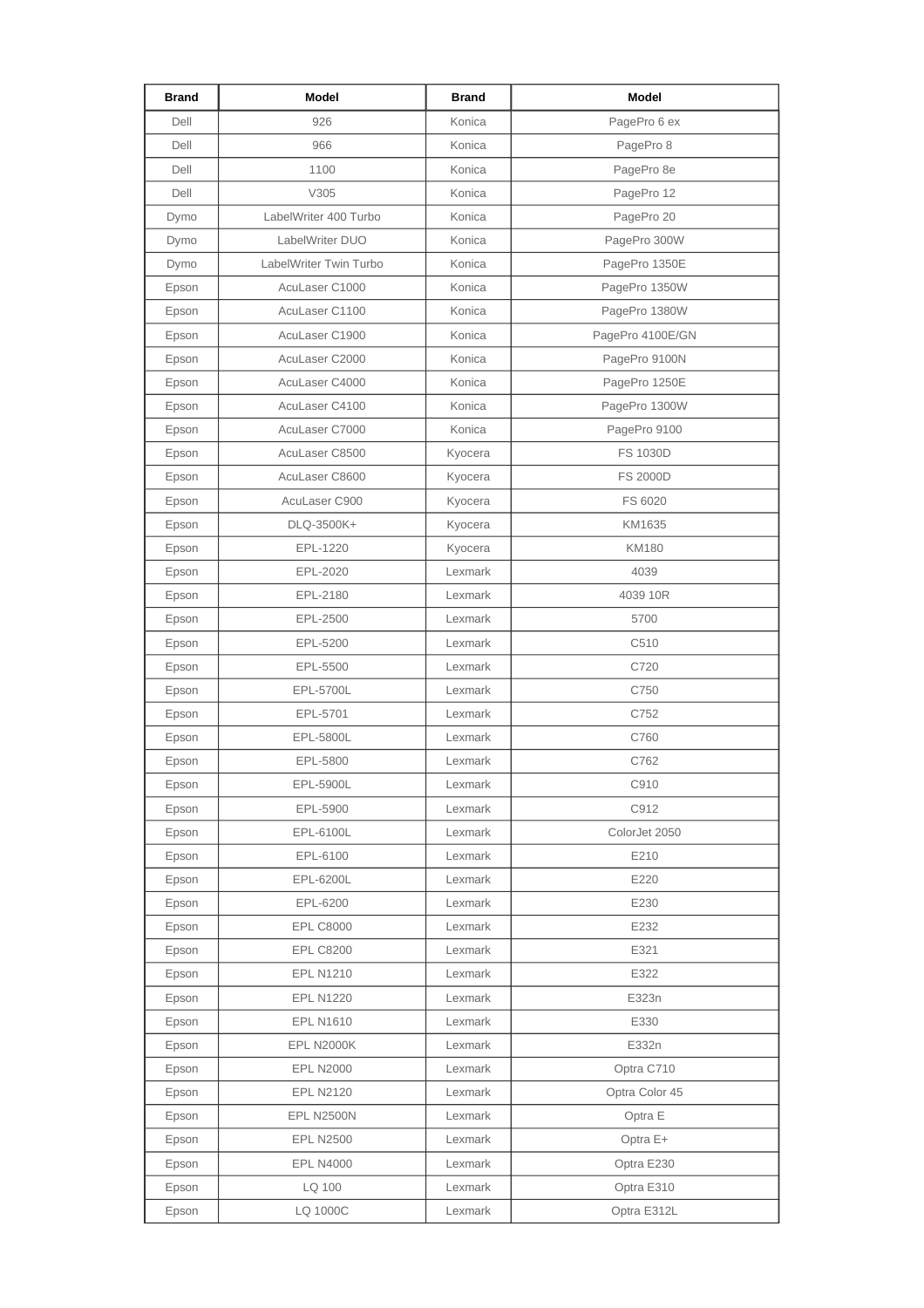| <b>Brand</b> | Model                 | <b>Brand</b> | <b>Model</b>     |
|--------------|-----------------------|--------------|------------------|
| Epson        | LQ 1070C              | Lexmark      | Optra K1220      |
| Epson        | LQ 1170C              | Lexmark      | Optra M410       |
| Epson        | LQ 1520K              | Lexmark      | Optra M412       |
| Epson        | LQ 1600K3/K3H         | Lexmark      | Optra N/R+       |
| Epson        | LQ 1600K4/K4+         | Lexmark      | Optra S1250      |
| Epson        | LQ 1600               | Lexmark      | Optra S1855      |
| Epson        | LQ 1900K2+            | Lexmark      | Optra SC1275     |
| Epson        | LQ 1900K2             | Lexmark      | Optra SC3455     |
| Epson        | LQ 2170C              | Lexmark      | Optra SE-345     |
| Epson        | LQ 300                | Lexmark      | Optra SE-3455    |
| Epson        | LQ 300K+              | Lexmark      | Optra T522       |
| Epson        | <b>LQ 300K</b>        | Lexmark      | Optra T614       |
| Epson        | LQ 550                | Lexmark      | Optra W810       |
| Epson        | LQ 570+               | Lexmark      | P6210            |
| Epson        | <b>LQ 590K</b>        | Lexmark      | P6250            |
| Epson        | <b>LQ 580K</b>        | Lexmark      | T430             |
| Epson        | <b>LQ 630K</b>        | Lexmark      | T430D            |
| Epson        | LQ 635K               | Lexmark      | <b>T430DN</b>    |
| Epson        | LQ 660K               | Lexmark      | T <sub>522</sub> |
| Epson        | LQ 680                | Lexmark      | T603             |
| Epson        | ME1                   | Lexmark      | T632N            |
| Epson        | $ME1+$                | Lexmark      | T634             |
| Epson        | <b>ME 33</b>          | Lexmark      | W812             |
| Epson        | ME 70/200/300         | Lexmark      | <b>W820N</b>     |
| Epson        | <b>ME 320</b>         | Lexmark      | X1185            |
| Epson        | <b>PM 700C</b>        | Lexmark      | X1270            |
| Epson        | Perfection 2480 Photo | Lexmark      | X215             |
| Epson        | Stylus C20SX          | Lexmark      | X2250            |
| Epson        | Stylus C41UX/SX       | Lexmark      | X4270            |
| Epson        | Stylus C60            | Lexmark      | X4550            |
| Epson        | Stylus C65            | Lexmark      | X5150            |
| Epson        | Stylus Color 1160     | Lexmark      | X5250            |
| Epson        | Stylus Color 1500     | Lexmark      | X5270            |
| Epson        | Stylus Color 1520K    | Lexmark      | X5470            |
| Epson        | Stylus Color 3000     | Lexmark      | X6170            |
| Epson        | Stylus Color 400      | Lexmark      | X7170            |
| Epson        | Stylus Color 460      | Lexmark      | X7350            |
| Epson        | Stylus Color 600      | Lexmark      | Z11              |
| Epson        | Stylus Color 640      | Lexmark      | Z13              |
| Epson        | Stylus Color 660      | Lexmark      | Z25              |
| Epson        | Stylus Color 670      | Lexmark      | Z33              |
| Epson        | Stylus Color 740      | Lexmark      | Z35              |
| Epson        | Stylus Color 800      | Lexmark      | Z43              |
| Epson        | Stylus Color 850      | Lexmark      | Z45              |
| Epson        | Stylus Color 900      | Lexmark      | Z51              |
| Epson        | Stylus CX3100         | Lexmark      | Z53              |
| Epson        | Stylus CX5100         | Lexmark      | Z615             |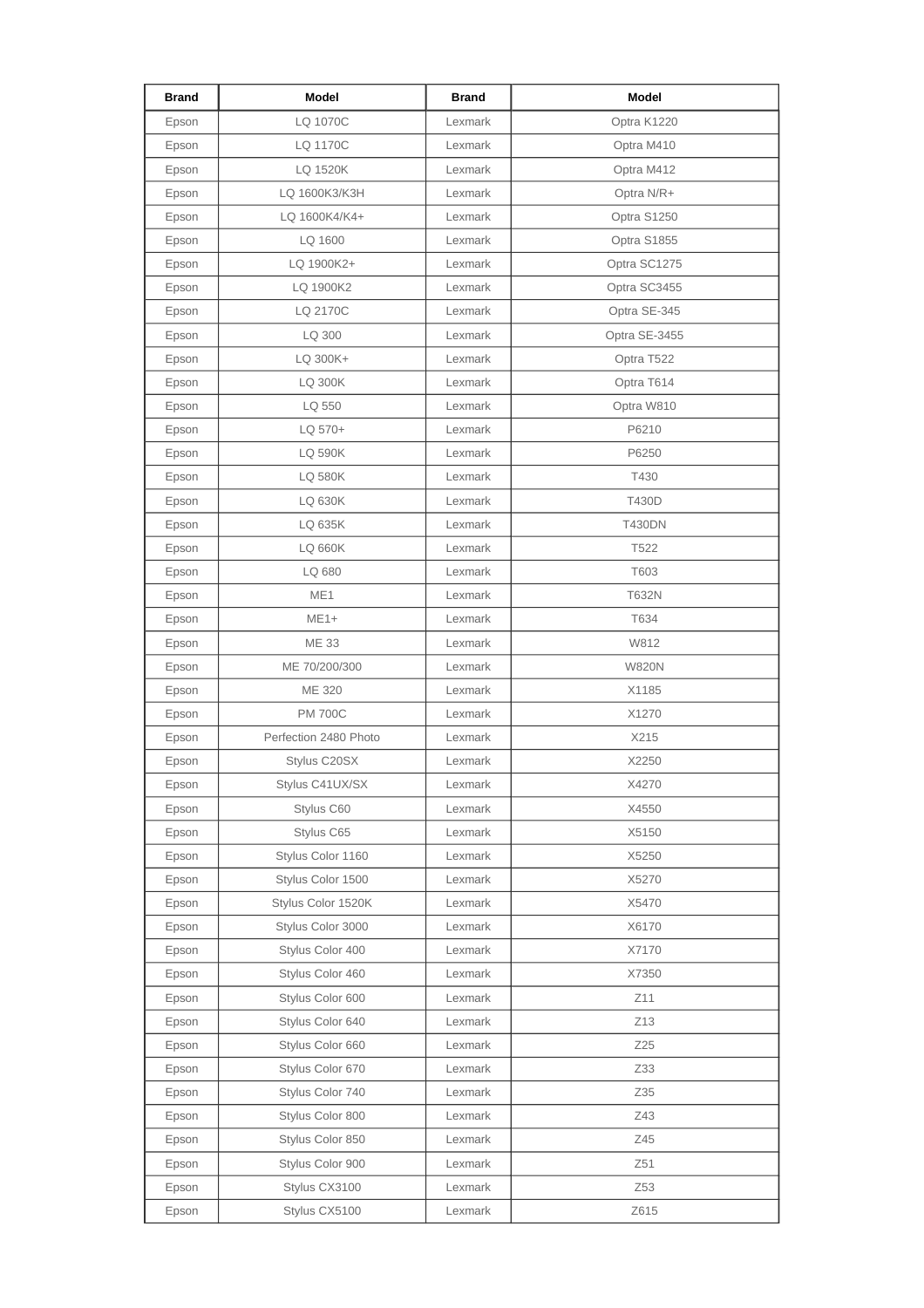| <b>Brand</b> | Model                 | <b>Brand</b>    | Model                  |
|--------------|-----------------------|-----------------|------------------------|
| Epson        | Stylus CXL500         | Lexmark         | Z645                   |
| Epson        | Stylus Photo 1200     | Lexmark         | Z810                   |
| Epson        | Stylus Photo 1270     | Lexmark         | Z818                   |
| Epson        | Stylus Photo 1290     | <b>Microtek</b> | ScanMaker 5800         |
| Epson        | Stylus Photo 1390     | Murata          | MFX 1930               |
| Epson        | Stylus Photo 2480     | OKI             | <b>OKI 1800C</b>       |
| Epson        | Stylus Photo 700      | OKI             | OKI 5150F              |
| Epson        | Stylus Photo 710      | OKI             | OKI 5530               |
| Epson        | Stylus Photo 720      | OKI             | C3100                  |
| Epson        | Stylus Photo 750      | OKI             | C3200                  |
| Epson        | Stylus Photo EX2      | OKI             | C5510                  |
| Epson        | Stylus Photo EX3      | Plustek         | OpticBook 3600 Plus    |
| Epson        | Stylus Photo R210     | Samsung         | <b>CLP 300</b>         |
| Epson        | Stylus Photo R230     | Samsung         | <b>CLP 315</b>         |
| Epson        | Stylus Photo R250     | Samsung         | <b>CLP 500</b>         |
| Epson        | Stylus Photo R270     | Samsung         | MFP-560                |
| Epson        | Stylus Photo R310     | Samsung         | MJC-5000               |
| Epson        | Stylus Photo RX430    | Samsung         | MJC-6000               |
| Epson        | Stylus Pro 7600       | Samsung         | ML-1210                |
| Epson        | Stylus Pro 7800       | Samsung         | ML-1250                |
| Epson        | Stylus Pro XL         | Samsung         | ML-1430                |
| Epson        | Stylus Scan 2000      | Samsung         | ML-1440/1450           |
| Epson        | Stylus Scan 2500      | Samsung         | ML-1510/1710           |
| Epson        | <b>TM-88 II</b>       | Samsung         | ML-1510                |
| Epson        | TM-883(III)           | Samsung         | ML-1520                |
| Epson        | <b>TM-U210D</b>       | Samsung         | ML-1666                |
| Epson        | TM-U220               | Samsung         | ML-1710                |
| Epson        | <b>TM-U220 PB</b>     | Samsung         | ML-1750                |
| Epson        | Stylus C110           | Samsung         | ML-2010                |
| Epson        | Stylus C63            | Samsung         | ML 2150                |
| Epson        | Stylus C65            | Samsung         | ML 2151N               |
| Epson        | Stylus C90            | Samsung         | ML 2152W               |
| Epson        | Stylus CX1500         | Samsung         | ML 2570                |
| Epson        | Stylus CX3500         | Samsung         | ML-4500                |
| Epson        | Stylus CX3700         | Samsung         | ML-4600                |
| Epson        | Stylus CX3900         | Samsung         | ML-5000A/5100A/P/5200A |
| Epson        | Stylus CX4700         | Samsung         | ML-6060/N/6050/6100    |
| Epson        | Stylus CX5505         | Samsung         | ML-6160N/6160S         |
| Epson        | Stylus CX5800F        | Samsung         | ML-7050/N/7300/N       |
| Epson        | Stylus CX6900F        | Samsung         | ML-808                 |
| Epson        | Stylus CX7300         | Samsung         | ML-912                 |
| Epson        | Stylus CX9300F        | Samsung         | SCX-1100               |
| Epson        | Stylus DX8450         | Samsung         | <b>SCX-1150F</b>       |
| Epson        | Stylus Office TX510FN | Samsung         | SCX-1220               |
| Epson        | Stylus Photo 720      | Samsung         | <b>SCX 1220R</b>       |
| Epson        | Stylus Photo 830U     | Samsung         | SCX-1300               |
| Epson        | Stylus Photo 1390     | Samsung         | <b>SCX-1350F</b>       |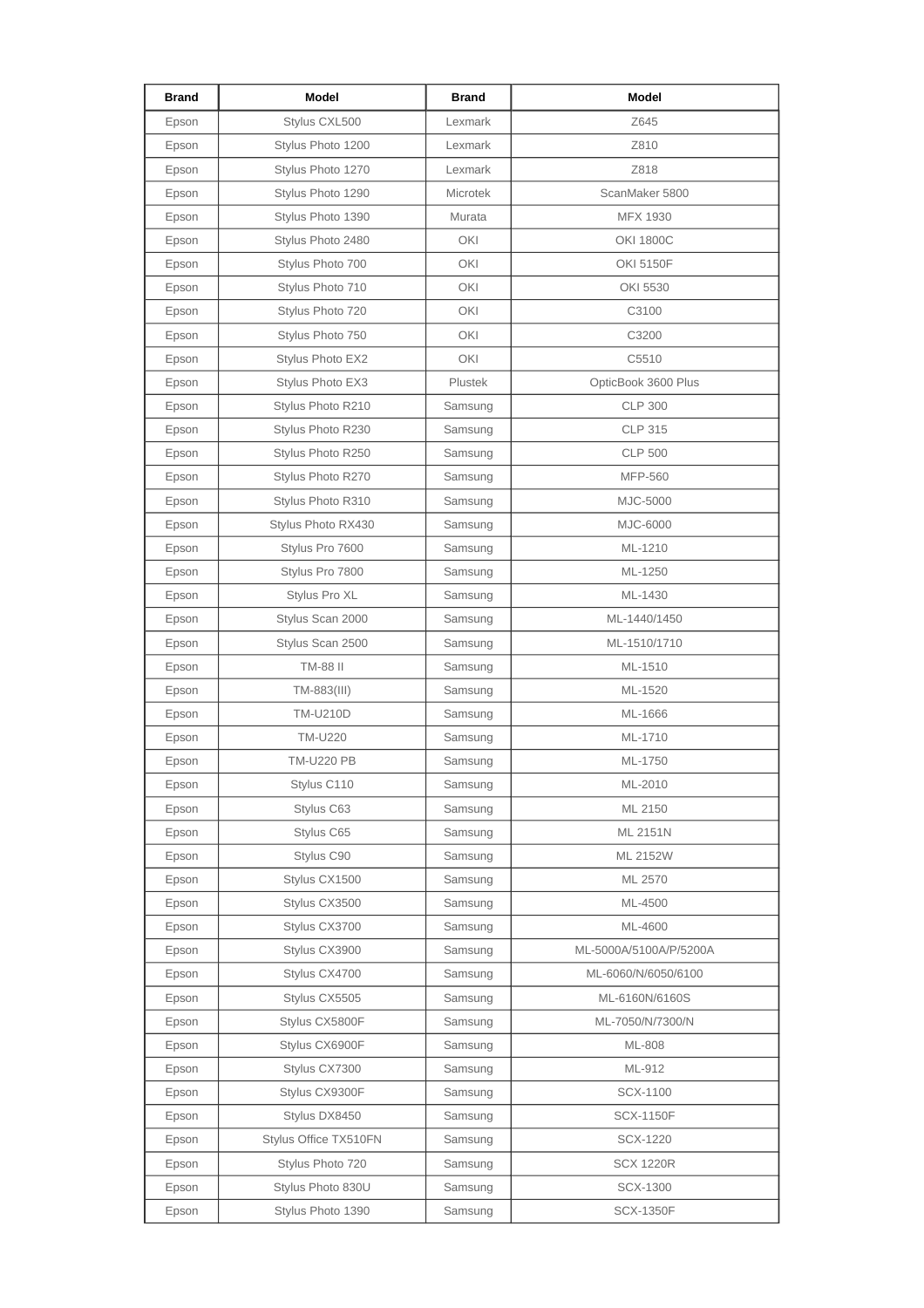| <b>Brand</b> | <b>Model</b>               | <b>Brand</b> | Model                          |
|--------------|----------------------------|--------------|--------------------------------|
| Epson        | Stylus Photo R210          | Samsung      | SCX-4111/4106/4116/4216F/4521F |
| Epson        | Stylus Photo R310          | Samsung      | <b>SCX 4100</b>                |
| Epson        | Stylus Photo RX650         | Samsung      | <b>SCX 4200</b>                |
| Epson        | Stylus RX430               | Samsung      | SCX-4321                       |
| Epson        | Stylus RX510               | Samsung      | SCX-4x21                       |
| Epson        | Stylus Scan 2000           | Samsung      | <b>SCX-4X25</b>                |
| Epson        | Stylus Scan 2500           | Samsung      | SCX-5112                       |
| Epson        | Stylus TX110               | Samsung      | SCX-5115                       |
| Epson        | Stylus TX220               | Samsung      | SCX-5315F/5312F                |
| <b>HP</b>    | Business Inkjet 1000       | Samsung      | SF-3100P                       |
| <b>HP</b>    | Business Inkjet 1200       | Samsung      | SF-330                         |
| <b>HP</b>    | Business Inkjet 2230       | Samsung      | <b>SF-331P</b>                 |
| <b>HP</b>    | Business Inkjet 2250/DN    | Samsung      | SF-430                         |
| <b>HP</b>    | Business Inkjet 2280       | Samsung      | SF-4500/4500C                  |
| <b>HP</b>    | Business Inkjet 2800       | Samsung      | <b>SF-555P</b>                 |
| <b>HP</b>    | Business Inkjet 3000       | Samsung      | <b>SF-565P</b>                 |
| <b>HP</b>    | Color Inkjet cp 1700       | Samsung      | SF-5100P                       |
| <b>HP</b>    | Color Inkjet cp 1700d      | Samsung      | <b>SF-5800P</b>                |
| <b>HP</b>    | Color laserjet CP1215      | Samsung      | ML-3470D                       |
| <b>HP</b>    | Color laserjet PRO CP5225  | Samsung      | SCX-4x16                       |
| <b>HP</b>    | Color LaserJet 1215        | Samsung      | TG Dream Combo M4100           |
| <b>HP</b>    | Color LaserJet 1500        | <b>SHARP</b> | AR-158/158F                    |
| <b>HP</b>    | Color LaserJet 1600        | <b>SHARP</b> | AR-163/163N                    |
| <b>HP</b>    | Color LaserJet 2500        | <b>SHARP</b> | AR-201/201N/200                |
| <b>HP</b>    | Color LaserJet 2500L       | <b>SHARP</b> | AR-206/206N                    |
| <b>HP</b>    | Color LaserJet 2500n       | <b>SHARP</b> | AR-208                         |
| <b>HP</b>    | Color LaserJet 2550        | <b>SHARP</b> | AR-255                         |
| <b>HP</b>    | Color LaserJet 550L/LN     | <b>SHARP</b> | AR-256                         |
| HP.          | Color LaserJet 2600n       | SHARP        | AR-256L                        |
| HP.          | Color LaserJet 2605        | <b>SHARP</b> | AR-2718                        |
| HP.          | Color LaserJet 2700n       | SHARP        | AR-275                         |
| HP           | Color LaserJet 3000        | <b>SHARP</b> | AR-2818                        |
| HP.          | Color LaserJet 3500        | <b>SHARP</b> | AR-2820                        |
| HP           | Color LaserJet 3550        | <b>SHARP</b> | AR-2921                        |
| HP.          | Color LaserJet 3700        | SHARP        | AR-3818S                       |
| HP           | Color LaserJet 4550        | <b>SHARP</b> | AR-3020D                       |
| HP.          | Color LaserJet 4600        | <b>SHARP</b> | AR-3821D                       |
| HP           | Color LaserJet 4600dn      | <b>SHARP</b> | AR-4818S                       |
| HP.          | Color LaserJet 4600dtn     | <b>SHARP</b> | AR-316                         |
| HP.          | Color LaserJet 4650        | <b>SHARP</b> | AR-330/331                     |
| HP.          | Color LaserJet 5500        | <b>SHARP</b> | AR-350                         |
| HP.          | Color LaserJet 5500dn      | <b>SHARP</b> | AR-450                         |
| HP.          | Color LaserJet 5500dtn/dfn | SHARP        | AR-M160                        |
| HP.          | Color LaserJet 5550        | SHARP        | AR-M205                        |
| HP.          | Color LaserJet 8500        | <b>SHARP</b> | AR M207                        |
| HP.          | Color LaserJet 8550        | <b>SHARP</b> | AR M209                        |
| HP.          | Color LaserJet 9500hdn     | <b>SHARP</b> | AR-M236                        |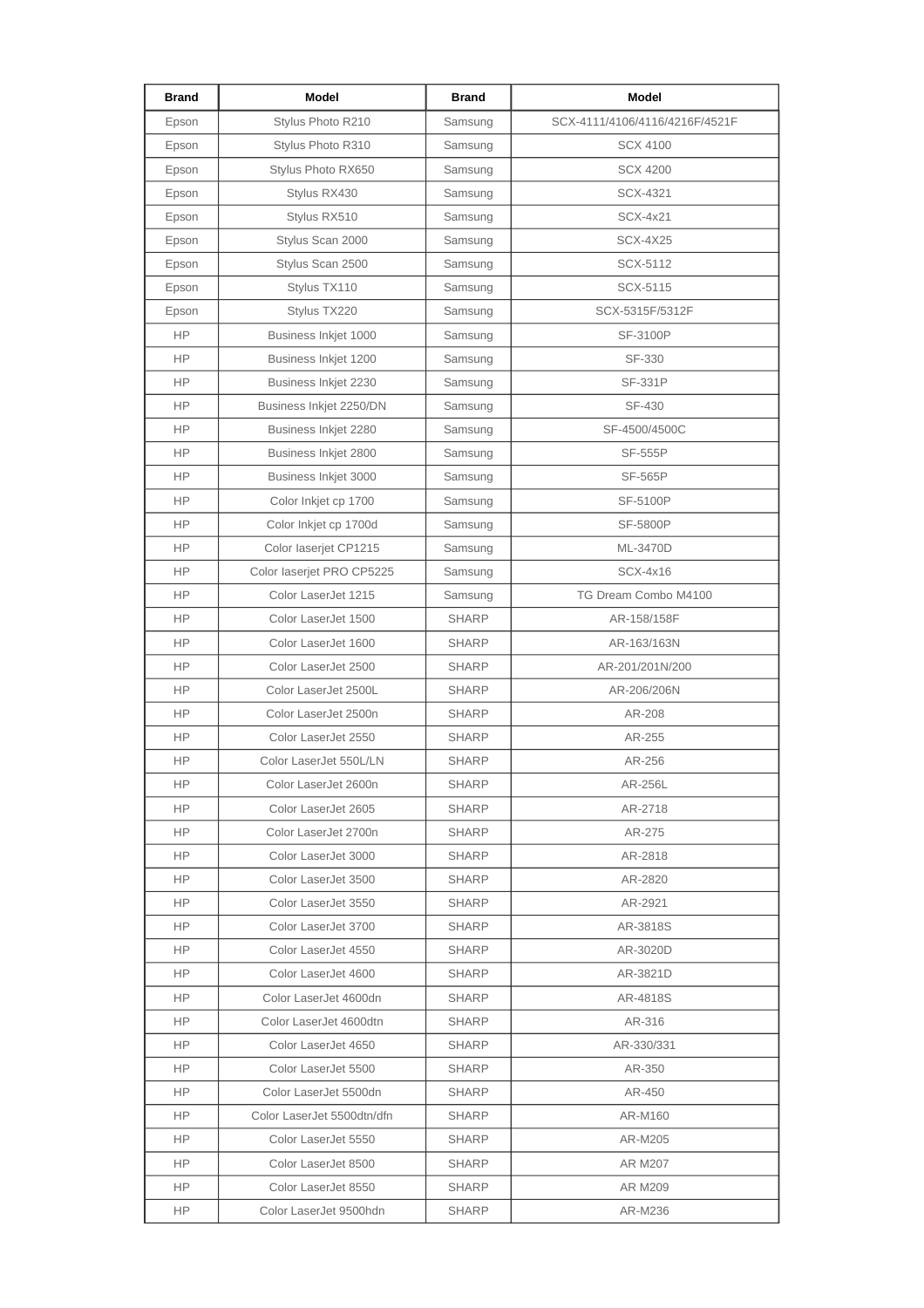| <b>Brand</b> | Model                 | <b>Brand</b>      | Model                   |
|--------------|-----------------------|-------------------|-------------------------|
| <b>HP</b>    | Color LaserJet 9500n  | <b>SHARP</b>      | AR-M276                 |
| HP           | Color LaserJet CM1015 | <b>SHARP</b>      | MX-M210D                |
| HP           | Designjet 3325        | <b>SHARP</b>      | AM 400                  |
| <b>HP</b>    | Designjet 3420        | <b>FUJI Xerox</b> | <b>DL3800</b>           |
| <b>HP</b>    | Designjet 350C        | <b>FUJI Xerox</b> | DL-6400 Pro             |
| <b>HP</b>    | Designjet 3538        | <b>FUJI Xerox</b> | <b>DL700</b>            |
| HP           | Designjet 3558        | <b>FUJI Xerox</b> | Document Centre 156/186 |
| <b>HP</b>    | Designjet 3658        | <b>FUJI Xerox</b> | Document Centre 235/236 |
| HP           | Designjet 3668        | <b>FUJI Xerox</b> | Document Centre 285/286 |
| <b>HP</b>    | Designjet 3748        | <b>FUJI Xerox</b> | Document Centre 405     |
| <b>HP</b>    | Designjet 5000        | <b>FUJI Xerox</b> | Document Centre 605/606 |
| <b>HP</b>    | Designjet 600C        | <b>FUJI Xerox</b> | Document Centre 705/706 |
| HP           | DeskJet 1000          | <b>FUJI Xerox</b> | Document Centre 2000    |
| <b>HP</b>    | DeskJet 1558          | <b>FUJI Xerox</b> | DocuPrint 181           |
| HP           | DeskJet 1566          | <b>FUJI Xerox</b> | DocuPrint 202           |
| HP.          | DeskJet 3535          | <b>FUJI Xerox</b> | DocuPrint 203A          |
| <b>HP</b>    | DeskJet 3650          | <b>FUJI Xerox</b> | DocuPrint 2050          |
| <b>HP</b>    | DeskJet 3745          | <b>FUJI Xerox</b> | DocuPrint 210/211       |
| <b>HP</b>    | DeskJet 3845          | <b>FUJI Xerox</b> | DocuPrint 255/305       |
| HP           | DeskJet 5540          | <b>FUJI Xerox</b> | DocuPrint C1618         |
| <b>HP</b>    | DeskJet 5850          | <b>FUJI Xerox</b> | DocuPrint C2428         |
| HP           | DeskJet 1120C         | <b>FUJI Xerox</b> | DocuPrint C621          |
| <b>HP</b>    | DeskJet 1125C         | <b>FUJI Xerox</b> | DocuPrint C831          |
| <b>HP</b>    | DeskJet 1180C         | <b>FUJI Xerox</b> | DocuPrint N4525         |
| <b>HP</b>    | DeskJet 1220C         | <b>FUJI Xerox</b> | Jet Wind 500C           |
| HP           | DeskJet 125C          | <b>FUJI Xerox</b> | Phaser 3116             |
| HP.          | DeskJet 1280          | <b>FUJI Xerox</b> | Phaser 3117/3119        |
| <b>HP</b>    | DeskJet 2050          | <b>FUJI Xerox</b> | Phaser 3121             |
| HP.          | DeskJet 3325          | <b>FUJI Xerox</b> | Phaser 3130             |
| <b>HP</b>    | DeskJet 3420          | <b>FUJI Xerox</b> | Phaser 3428             |
| HP.          | DeskJet 3425          | <b>FUJI Xerox</b> | Phaser 5400             |
| HP.          | DeskJet 3538/355      | <b>FUJI Xerox</b> | Phaser 5500             |
| HP.          | DeskJet 3658          | <b>FUJI Xerox</b> | Phaser 7700             |
| HP.          | DeskJet 3668          | <b>FUJI Xerox</b> | Phaser 3115             |
| HP.          | DeskJet 3748          | <b>FUJI Xerox</b> | Phaser 3130             |
| HP.          | DeskJet 3820          | <b>FUJI Xerox</b> | WorkCentre 3119         |
| HP.          | DeskJet 3845          | <b>FUJI Xerox</b> | WorkCentre 415          |
| HP.          | DeskJet 400/420       | <b>FUJI Xerox</b> | WorkCentre 518II        |
| HP.          | DeskJet 420C          | <b>FUJI Xerox</b> | WorkCentre 520CP        |
| HP.          | DeskJet 430C          | <b>FUJI Xerox</b> | WorkCentre C400/C320    |
| HP.          | DeskJet 450           | <b>FUJI Xerox</b> | WorkCentre Pro 415/420  |
| HP.          | DeskJet 500/550C      | <b>FUJI Xerox</b> | WorkCentre Pro 580      |
| HP.          | DeskJet 5168          | <b>FUJI Xerox</b> | WorkCentre PE220        |
| HP.          | DeskJet 5550          | Panasonic         | DP 1510P                |
| HP.          | DeskJet 560C          | Panasonic         | DP 1810F                |
| HP.          | DeskJet 5650          | Panasonic         | KX-P1121/ P1131         |
| HP.          | DeskJet 5652          | Panasonic         | KX-P1624                |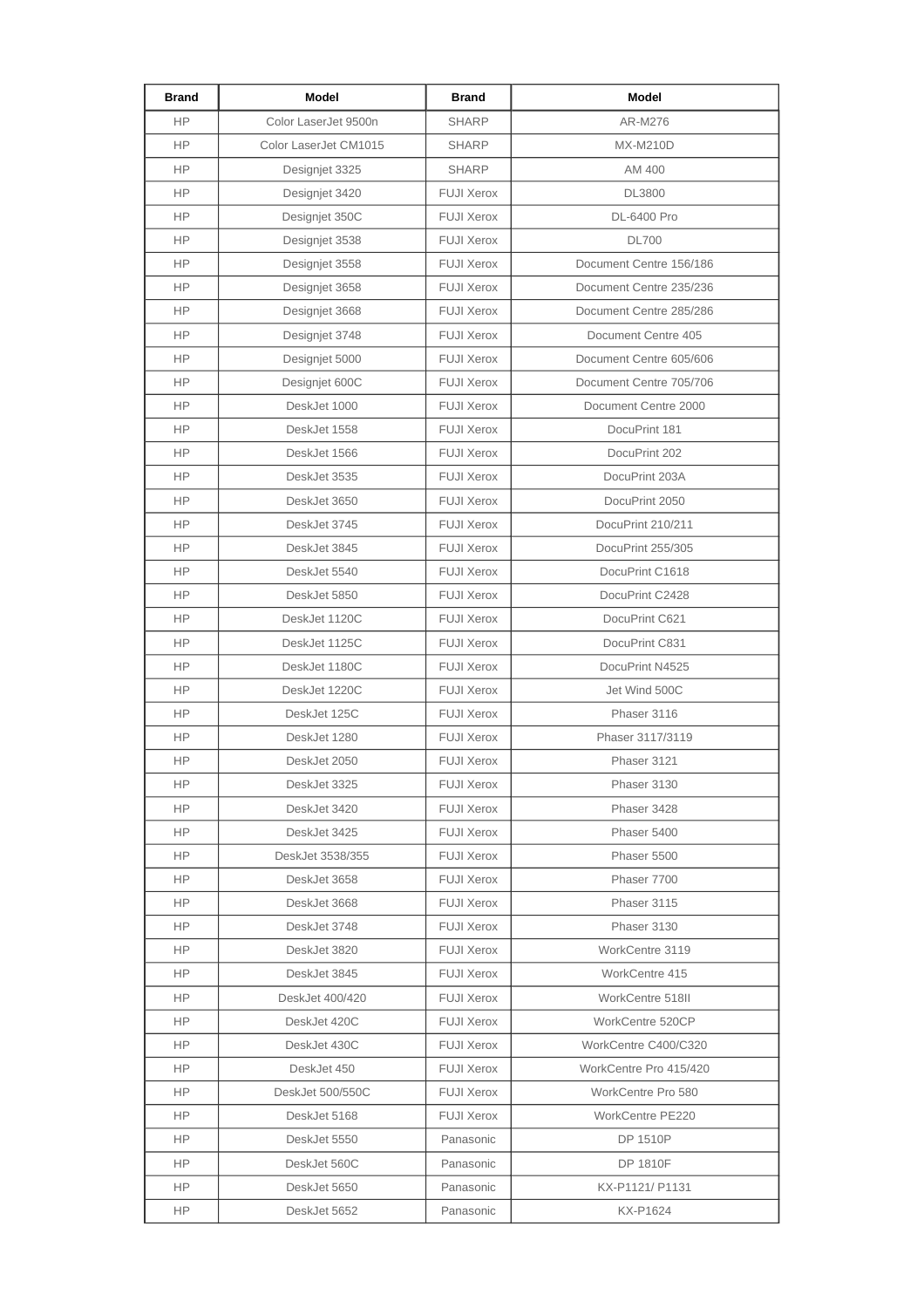| <b>Brand</b> | Model               | <b>Brand</b> | Model                |
|--------------|---------------------|--------------|----------------------|
| <b>HP</b>    | DeskJet 6122        | Panasonic    | KX-FLB 853CN         |
| <b>HP</b>    | DeskJet 640C        | Panasonic    | KX-P2023             |
| HP.          | DeskJet 6540        | Panasonic    | KX-P7100             |
| <b>HP</b>    | DeskJet 656C        | Panasonic    | KX-mb778cn           |
| <b>HP</b>    | DeskJet 670C        | Toshiba      | E-studio 169/209/259 |
| <b>HP</b>    | DeskJet 692C        | Toshiba      | E-studio 166/167     |
| HP.          | DeskJet 700C        | Toshiba      | E-studio 206         |
| HP.          | DeskJet 720C        | Toshiba      | E-studio 207         |
| HP.          | DeskJet 722C        | Lenovo       | 2100                 |
| <b>HP</b>    | DeskJet 810C        | Lenovo       | 2200                 |
| <b>HP</b>    | DeskJet 845C        | Lenovo       | 2210/2210P           |
| <b>HP</b>    | DeskJet 890C        | Lenovo       | 2312                 |
| <b>HP</b>    | DeskJet 920C        | Lenovo       | 8100                 |
| HP.          | DeskJet 9300        | Lenovo       | C8000                |
| <b>HP</b>    | DeskJet 940C        | Lenovo       | C8600DN              |
| HP.          | DeskJet 948C        | Lenovo       | C9500N               |
| <b>HP</b>    | DeskJet 960C        | Lenovo       | LJ2000               |
| HP.          | DeskJet 9650        | Lenovo       | LJ2050N              |
| HP.          | DeskJet 9680        | Lenovo       | LJ2110P              |
| HP.          | DeskJet 970C XI     | Lenovo       | LJ2312               |
| <b>HP</b>    | DeskJet 9800        | Lenovo       | LJ2500,2500W         |
| <b>HP</b>    | DeskJet 990C XI     | Lenovo       | LJ2800,305D          |
| <b>HP</b>    | DeskJet 995C        | Lenovo       | LJ3000W,3000         |
| <b>HP</b>    | DeskJet D1468       | Lenovo       | LJ3220               |
| HP.          | DeskJet D2468       | Lenovo       | LJ4000N              |
| <b>HP</b>    | DeskJet D5568       | Lenovo       | LJ5500               |
| HP.          | DeskJet F388        | Lenovo       | LJ5600               |
| ΗP           | DeskJet K209        | Lenovo       | LJ5700               |
| HP.          | LaserJet 1000       | Lenovo       | LJ6000               |
| <b>HP</b>    | LaserJet 1005       | Lenovo       | LJ6012MFP            |
| <b>HP</b>    | LaserJet 1010       | Lenovo       | LJ7500,7500E         |
| HP           | LaserJet 1012       | Lenovo       | LJ7600N              |
| HP           | LaserJet 1015       | Lenovo       | M-3120               |
| <b>HP</b>    | LaserJet 1018       | Lenovo       | M3200                |
| HP.          | LaserJet 1020       | Lenovo       | M6220                |
| HP           | LaserJet 1020plus   | Lenovo       | M7000                |
| HP           | LaserJet 1022       | Lenovo       | M7110                |
| HP           | LaserJet 1022N      | Lenovo       | M7120                |
| HP           | LaserJet 1100       | Lenovo       | M7200                |
| HP           | LaserJet 1100A      | Lenovo       | M7220D               |
| HP           | LaserJet M1005(MFP) | Lenovo       | M7250                |
| <b>HP</b>    | LaserJet M1120MFP   | Lenovo       | M8210                |
| HP           | LaserJet M1319f     | Lenovo       | M9215                |
| HP           | LaserJet 1150       | Lenovo       | M9218                |
| <b>HP</b>    | LaserJet 1160       | Lenovo       | 3110                 |
| HP.          | LaserJet 1200       | <b>NEC</b>   | P3200                |
| <b>HP</b>    | LaserJet 1300       | <b>NEC</b>   | P5300                |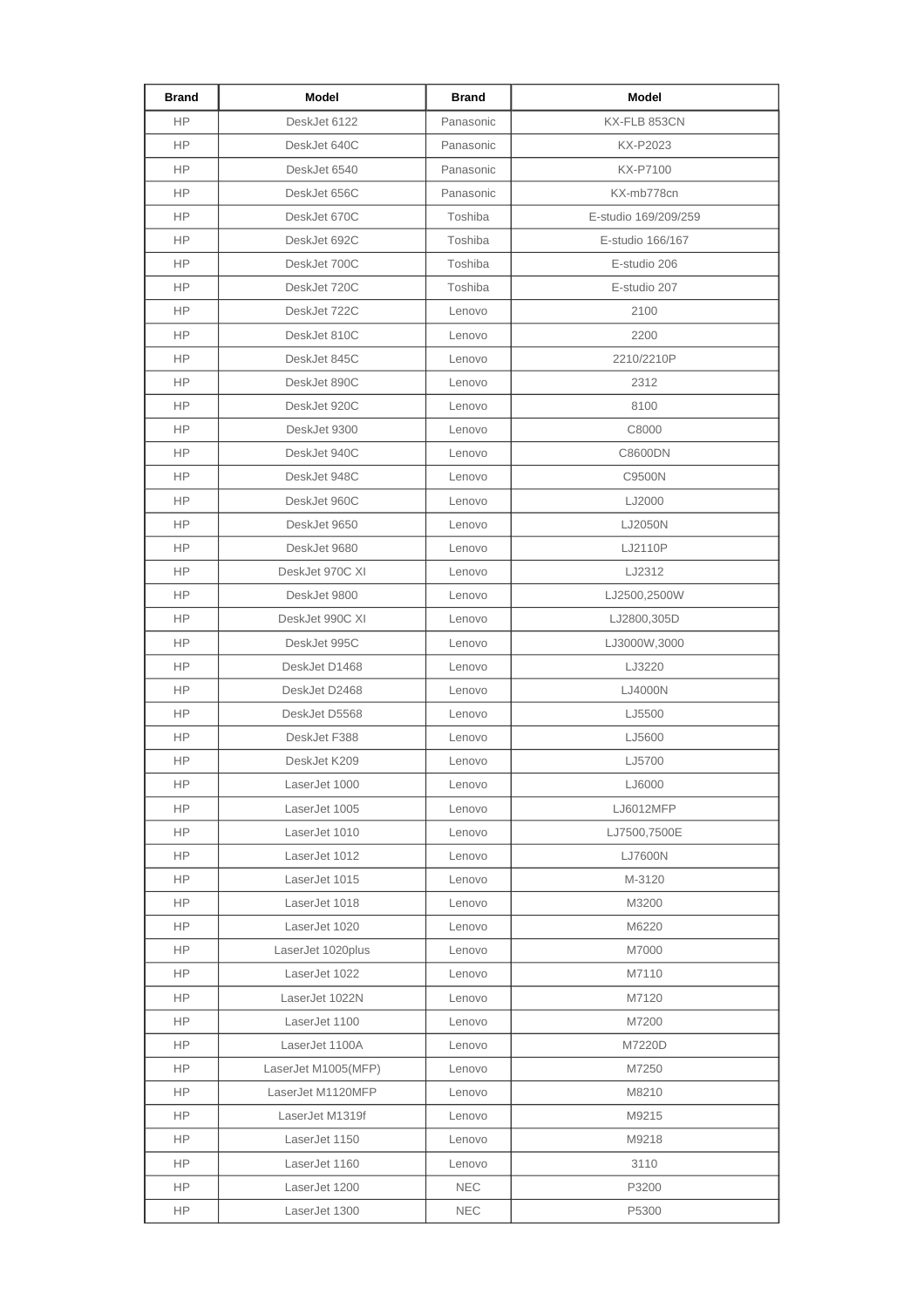| <b>Brand</b> | Model               | <b>Brand</b> | <b>Model</b>           |
|--------------|---------------------|--------------|------------------------|
| <b>HP</b>    | LaserJet 1300n      | <b>NEC</b>   | P6300                  |
| <b>HP</b>    | LaserJet 1320       | <b>NEC</b>   | P7300                  |
| HP.          | LaserJet 1320n      | <b>IBM</b>   | 4039 model 16L         |
| <b>HP</b>    | LaserJet 2000       | <b>IBM</b>   | 5577-KC2               |
| HP.          | LaserJet 2015D      | <b>IBM</b>   | Inforprint 20          |
| <b>HP</b>    | LaserJet 2200       | <b>IBM</b>   | Inforprint 32          |
| HP.          | LaserJet 2105       | Founder      | 1200C                  |
| HP           | LaserJet 2105D      | Founder      | 2000C                  |
| <b>HP</b>    | LaserJet 2200       | Founder      | A280P                  |
| <b>HP</b>    | LaserJet 2200D      | Founder      | A5000                  |
| <b>HP</b>    | LaserJet 2300       | Founder      | A5100                  |
| <b>HP</b>    | LaserJet 2300D      | Founder      | A5100N                 |
| HP           | LaserJet 2410       | Founder      | A5100P                 |
| HP.          | LaserJet 2420       | Founder      | A6000/N                |
| <b>HP</b>    | LaserJet 2550L      | Founder      | A6100                  |
| <b>HP</b>    | LaserJet 3005       | Founder      | A6100N                 |
| <b>HP</b>    | LaserJet 3015       | Founder      | A6100U                 |
| HP.          | LaserJet 3020       | Founder      | A6300                  |
| HP           | LaserJet 3030       | Founder      | C8000                  |
| HP.          | LaserJet 3050       | Founder      | C8000E                 |
| HP           | LaserJet 3050Z      | Founder      | C8200                  |
| <b>HP</b>    | LaserJet 3052       | Founder      | C8300N                 |
| <b>HP</b>    | LaserJet 3055       | Founder      | C9000                  |
| <b>HP</b>    | LaserJet 3100       | Founder      | A220                   |
| <b>HP</b>    | LaserJet 3200       | Founder      | A230                   |
| <b>HP</b>    | LaserJet 3300       | Founder      | A300                   |
| HP.          | LaserJet 3300mfp    | Founder      | A400                   |
| HP           | LaserJet 3330       | Star         | AR-3200/3200+/3200 II+ |
| HP.          | LaserJet 3330mfp    | <b>Star</b>  | AR-970                 |
| HP.          | LaserJet 3380       | Star         | DDS45                  |
| HP.          | LaserJet 3390       | Star         | DDS62                  |
| <b>HP</b>    | LaserJet 3500       | Star         | DDS70                  |
| HP           | LaserJet 4000       | Star         | DDS92                  |
| <b>HP</b>    | LaserJet P4010/4510 | Star         | LQ-1900K pro           |
| HP.          | LaserJet 4050       | Star         | NX-2400                |
| HP           | LaserJet 4050N      | Star         | NX-2420                |
| <b>HP</b>    | LaserJet 4100/4100n | Star         | NX-500                 |
| HP.          | LaserJet 4100mfp    | Star         | Superlaser 3022k       |
| HP.          | LaserJet 4200/4200n | Star         | Superlaser 3022n       |
| HP.          | LaserJet 4200tn/dtn | Star         | Superlaser 3040n       |
| <b>HP</b>    | LaserJet 4200       | Star         | Superlaser 4010        |
| HP.          | LaserJet 4250       | Star         | 680H                   |
| <b>HP</b>    | LaserJet 4300n      | Star         | 180,260                |
| HP.          | LaserJet 4300tn/dtn | Star         | 80FF,80FF+,120FF       |
| <b>HP</b>    | LaserJet 4300       | Star         | NX500                  |
| HP.          | LaserJet 4550/8550  | <b>RICOH</b> | Aficio 1013            |
| HP           | LaserJet 4L/4P/4V   | <b>RICOH</b> | Aficio 1015,1018       |